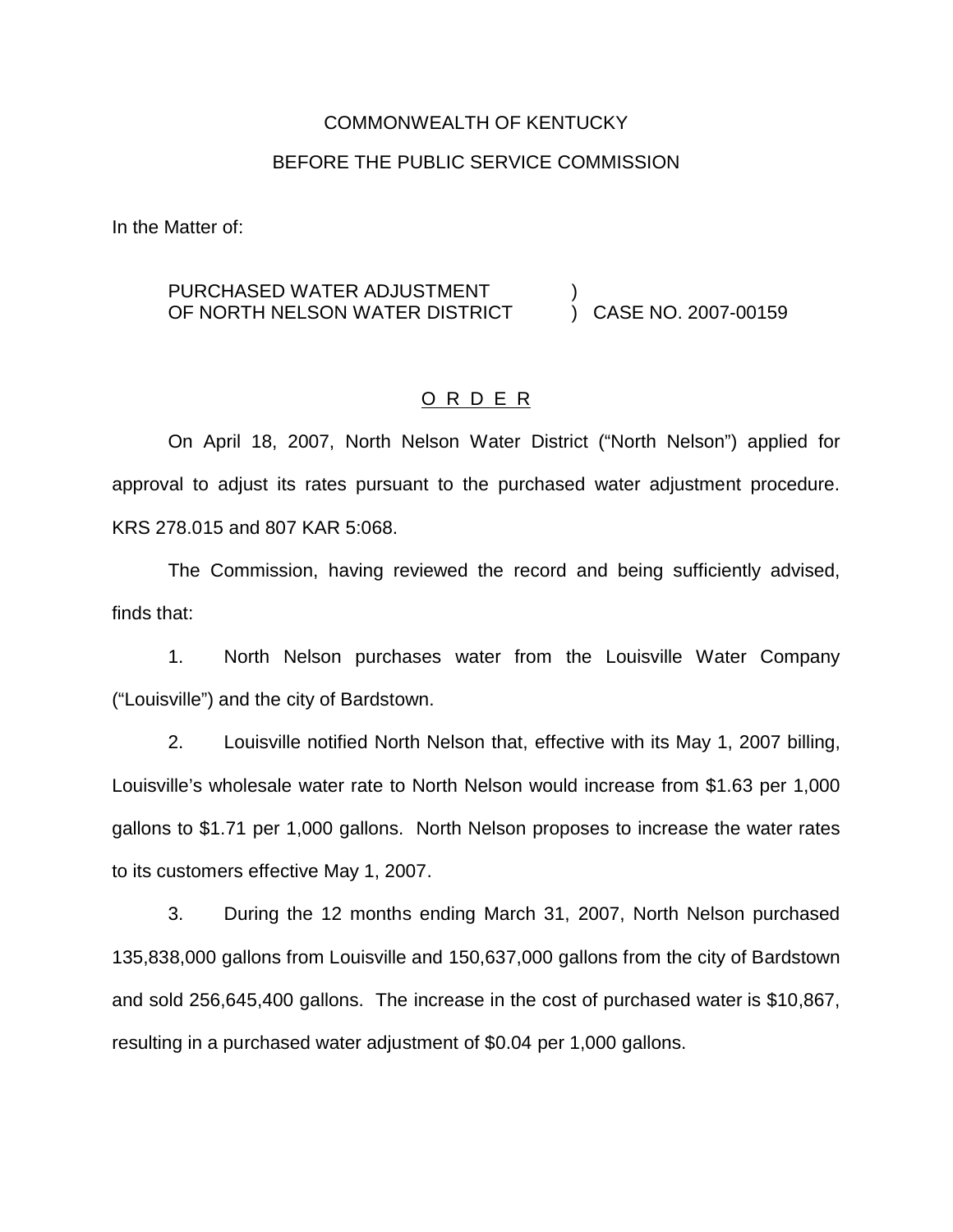4. The purchased water adjustment of \$0.04 per 1,000 gallons is fair, just, and reasonable and should be approved.

IT IS THEREFORE ORDERED that:

1. The rates proposed by North Nelson are approved.

2. The purchased water adjustment of \$0.04 per 1,000 gallons and the rates in Appendix A, attached hereto and incorporated herein, are fair, just, and reasonable and are approved for services rendered on and after May 1, 2007.

3. Within 20 days of the date of this Order, North Nelson shall file with the Commission revised tariff sheets showing the rates approved herein.

Done at Frankfort, Kentucky, this 11<sup>th</sup> day of May, 2007.

By the Commission

ATTEST:

**Executive Director** 

Case No. 2007-00159